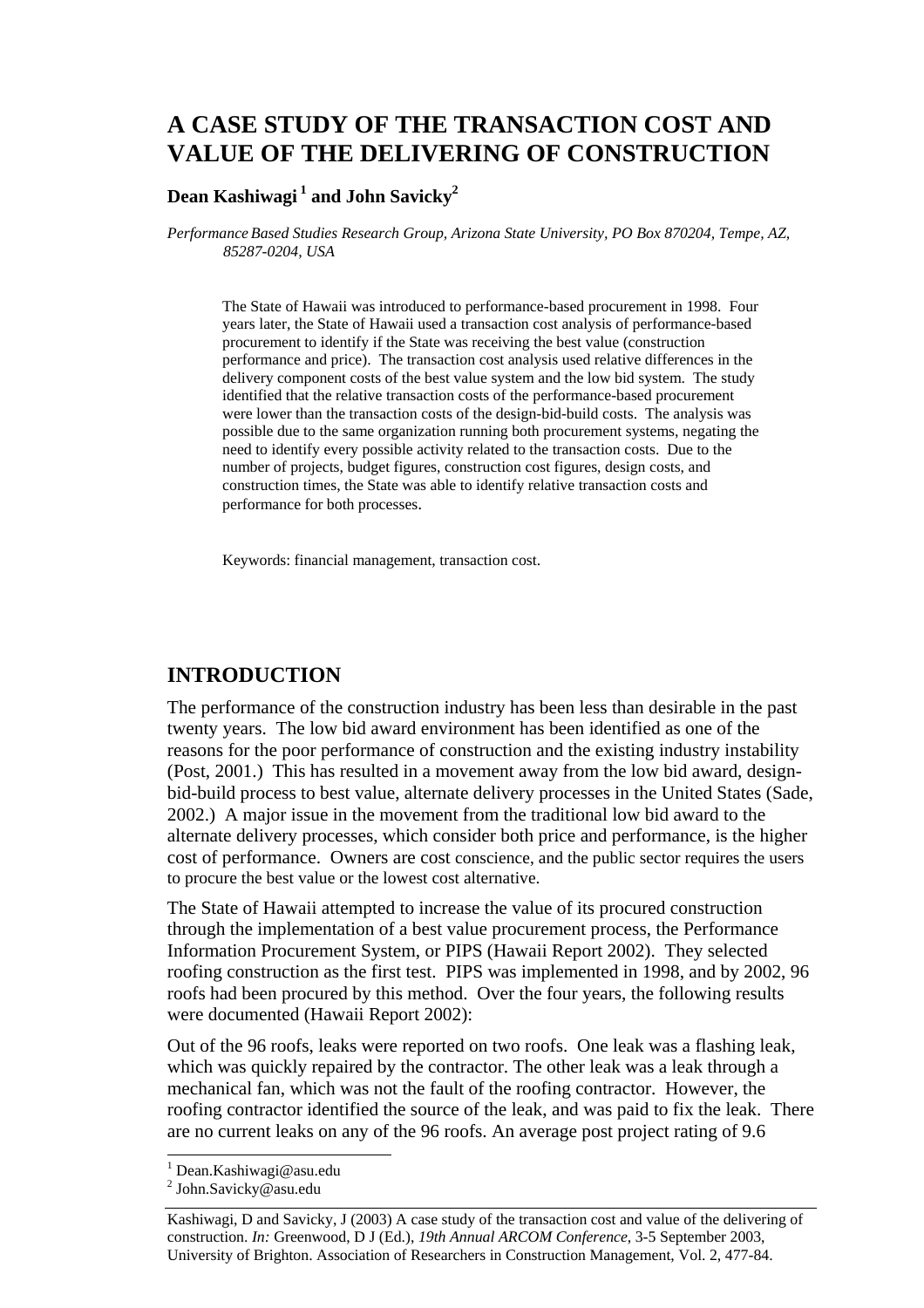(maximum of 10) was given to the contractors by facility users. No means, methods, or material specifications were required on any of the retrofit projects. Design costs were reduced from 11% to 2.5%. Inspection on roofs during construction was minimized to the start and end of the projects. Enforceable roof warranties increased from two years to 10 to 20 years. Project management was minimized by 80%. The cost of the roofs was 5.6% below the budget, 3.3% lower than the low bid roofs. The roofing construction was completed twice as fast as the low-bid construction. The projects had fewer change orders (including scope changes), and fewer punch list items (which were immediately handled by the contractors).

A contractor who had performance issues, protested the process. The protest went through an administrative hearing, and the result was that the contractor's claims of being singled out and treated unfairly had no merit (Marshall 2002). However, the efficiency of the PIPS process threatened some of the participants in the delivery of the roofing and other construction systems. The distrust of the system due to its seemingly lack of checks and balances, and perception that performance was too expensive, resulted in an audit of PIPS and the low bid award. Initial results of the audit showed that the low bid roofs were 19% below budget, and that the PIPS procured roofs were 7% over budget. However, upon closer examination of the awarded costs and budgets, the PIPS projects were less expensive.

The PIPS process is a selection process that bases award on performance and price. In roofing applications, it is a design-build process. PIPS minimized the functions of the user's project managers, designers, construction managers, and inspectors. This met with resistance from many of the participants. Others were pleased with the results, which allowed them to concentrate on the non-performing projects. After seeing the performance of the roofing contractors in the new best value environment, the State of Hawaii inspectors minimized their inspection to the start and finish of construction. The PIPS process has the following features, which motivated the contractors and manufacturers to increase their performance:

There is no design solution. The designer identifies the current condition of the roof, and any special requirements. Contractors are able to use their solutions to install the roof. Past performance of the contractor and manufacturer is documented. The performance numbers of the manufacturer and the contractor directly impact the competitiveness of the contractor.

The performance on any completed project, impacts both the manufacturer and contractor's performance numbers by 25%. If the information identifies a contractor with a leaking roof, the contractor and the manufacturer become non-competitive for future work.

The perceived value of each contractor's roofing warranty is identified by taking the smaller of the proven performance periods (in years or warranty period length), minus the exclusions that increase the risk to the owner.

The contractor and manufacturer are required to identify the risk to the owner in terms of cost, time, risk of leaking, their method of minimizing the risk, and how they would add value to the roof. This proposal is rated and becomes a major factor in the prioritization. The installation time of the roof affects the contractor's competitiveness. The relative price of the roofing system also affects competitiveness.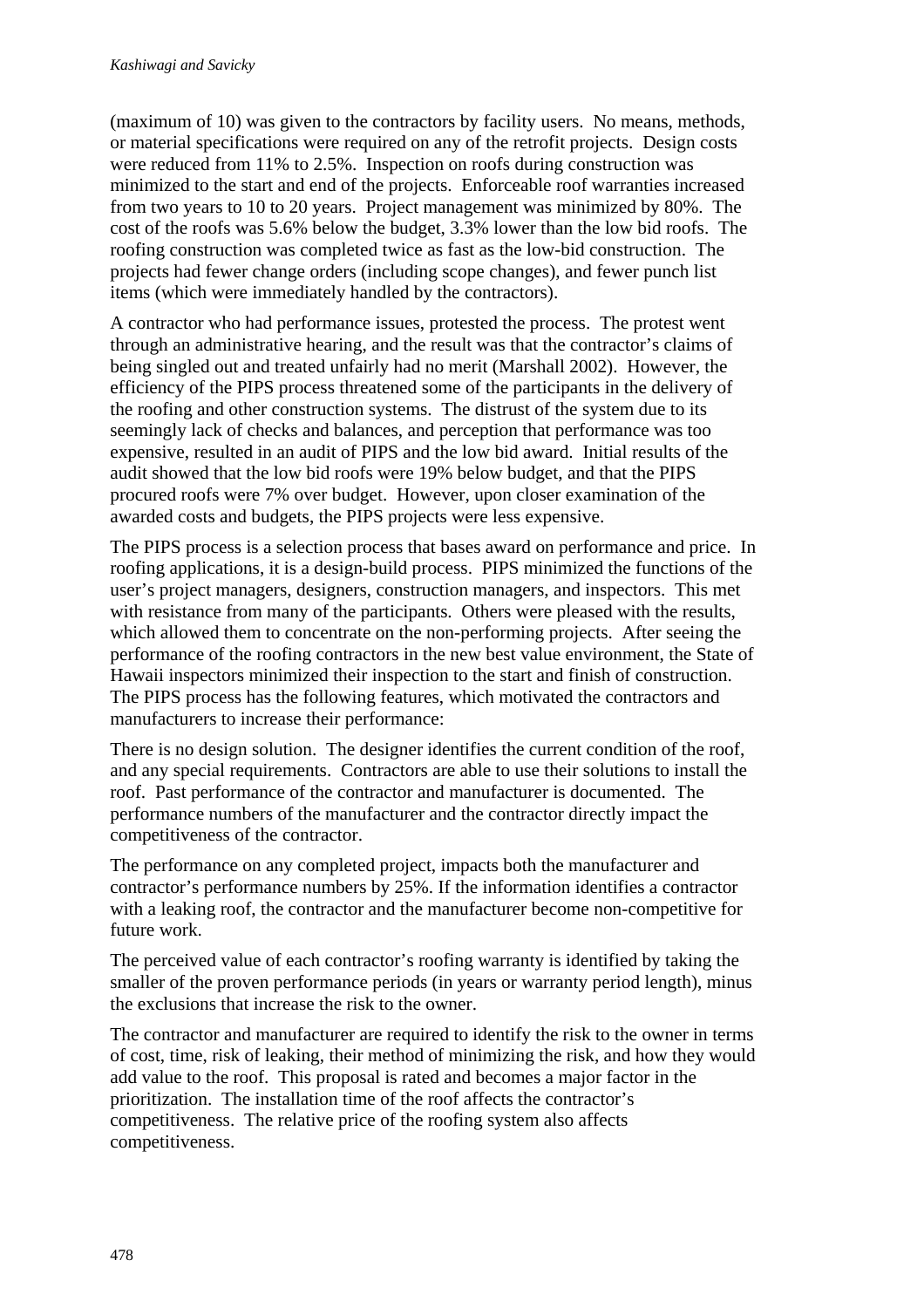The contractors were no longer bidding to install roofing materials but they were bidding to waterproof the building's roof and surrounding surfaces. Performance was being measured in terms of success of waterproofing, customer satisfaction, the ability to minimize change orders, and the speed of installation. PIPS allows owners to outsource construction, relying on the identification and procurement of services of a high performing contractor rather than managing a poor performing contractor.

However, the PIPS was not embraced by delivery system participants (State of Hawaii personnel, designers, manufacturers, and contractors) for the following reasons:

Liability. Manufacturers and contractors were hesitant to accept responsibility for performance. Non-performance is customer dissatisfaction, leaking, not finishing on time or within budget. Non-performance for any reason in the new environment resulted in being non-competitive.

High performing systems had an advantage over unproven or non-performing systems. Contractors were motivated to select the best performing manufacturer's products. Contractors were also selecting manufacturers based on their support (technical knowledge and promptness.) Manufacturers with poor performance and service were not being selected. Not price based. The low-bidder is not assured of the award.

Non-efficient functions are minimized. The efficiency of the process minimizes delivery functions (engineering, design, and sales order taking) that were heretofore perceived as "critical." Change. The PIPS changes the functions of the delivery process.

The discomfort with change and accountability resulted in accusations of high costs, technical incompetence, and charges of fraud and misconduct. This resulted in an internal audit by the State of Hawaii to identify the true value of the roofing procured through the PIPS process. The two options being discussed were the standard designbid-build (low-bid), and the performance based design-build process (PIPS) as pertaining to the procuring of roofing systems.

The State of Hawaii used the hypothesis that the PIPS process was less costly and provided higher performance for procuring the retrofitting of roofing systems. Based on this hypothesis, the State broke up the analysis into two parts, delivery cost and performance. If the cost of the performance based construction was higher, than a comparison of the value of both processes would have to be analysed. Due to the lack of "total information," when decisions have to be made in this analysis, they will be made on the conservative side (in favour of the null hypothesis that PIPS is not more economical than the low-bid system).

### **TRANSACTION COST ANALYSIS**

The objective of this research is to identify the relative value of PIPS in relation to the standard design-bid-build (DBB) process. The methodology to be used is the transaction cost and value analysis of the two processes. The transaction cost analysis will cover the relative cost of the owner's (State of Hawaii) delivery processes. The traditional drawbacks of doing transaction costs analysis in construction include (Hughes 2003):

- The lack of full information of all functions that have transaction costs.
- The number of related functions that cannot be completely quantified.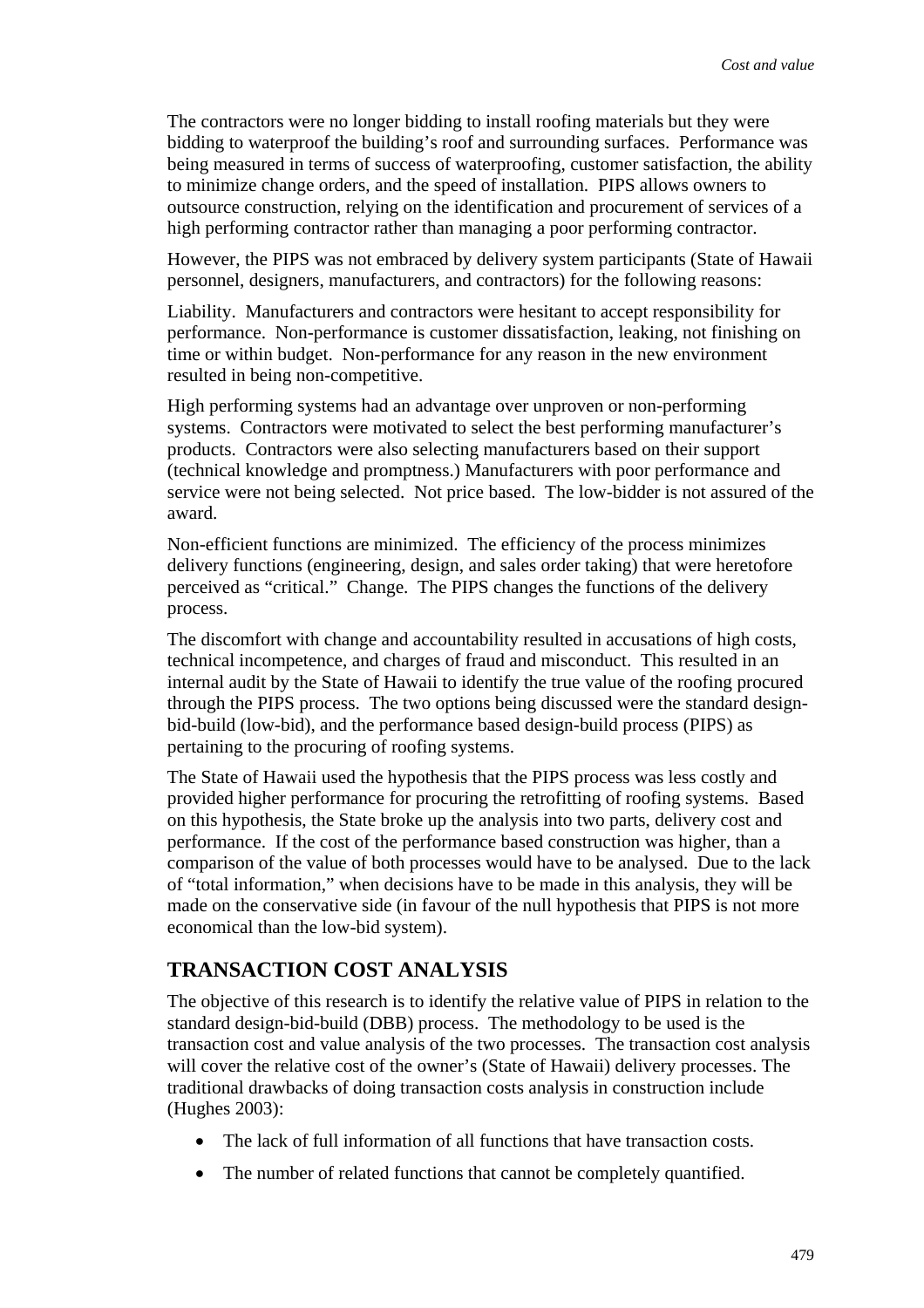- The uniqueness of every construction project requiring different levels of each function and thereby having different costs.
- Difference in quality of the end product.

Transaction cost analysis have been used for two different purposes: first, to identify which costs are related to the delivery of construction (Hughes 2003), and secondly to assist in identifying more efficient and economical processes (Leffler 1991). Unlike Chang and Ivie (2001), this transaction cost analysis uses actual cost data with conservative assumptions, to compare the two processes. The two processes being analysed are run by the same organization, for a specific type of construction: retrofit roofing. This allows the methodology of using relativity and differential between processes to identify which process is more economical to the owner, without having to accurately identify every cost associated to the processes. The objective is to identify if the value (higher performance, lower costs) of PIPS is more valuable than the design-bid-build process.

#### **Delivery Process**

The analysis first identified the major user functions or costs involved in the two delivery systems. They included:

- 1. Planning and programming.
- 2. Design and procurement.
- 3. Bidding and award.
- 4. User project / construction management and inspection.
- 5. Construction.
- 6. Rework: non-performance (lack of quality).

The State of Hawaii could identify no differential in costs in the planning and programming, and bidding and award phases between the two processes. This left design/procurement, construction management and inspection, construction, and the cost of rework to be analysed.

The design costs were taken from the cost records of the State. It was costing the State 11% of the project cost to create roofing designs (selection of materials, means, and methods). It was costing 2.5% for designers to identify the requirement for PIPS. The procurement functions were similar for both processes.

To identify the project management, construction management and inspection costs for the traditional process, the State took the delivered construction costs for the last three years, and divided them by the overhead costs. The State then used the most efficient rate, 2.65%. The State then made the assumption that the overhead or management costs for all projects were about the same.

The State then estimated how much of the management effort was minimized by PIPS in the delivering of the projects. The sources for the estimates were the University of Hawaii (UH) and State of Hawaii test results. The UH test case resulted in minimizing the project and construction management and inspection by 80% (Hawaii Report 2002). State of Hawaii results reinforced the UH results. The State took the 2.65% management rate, multiplied it by .2 (minimized by 80%), and then divided the result by 1/3 (because the project manager doing PIPS could perform from 5 to 10 times the number of projects as the project managers who were managing under the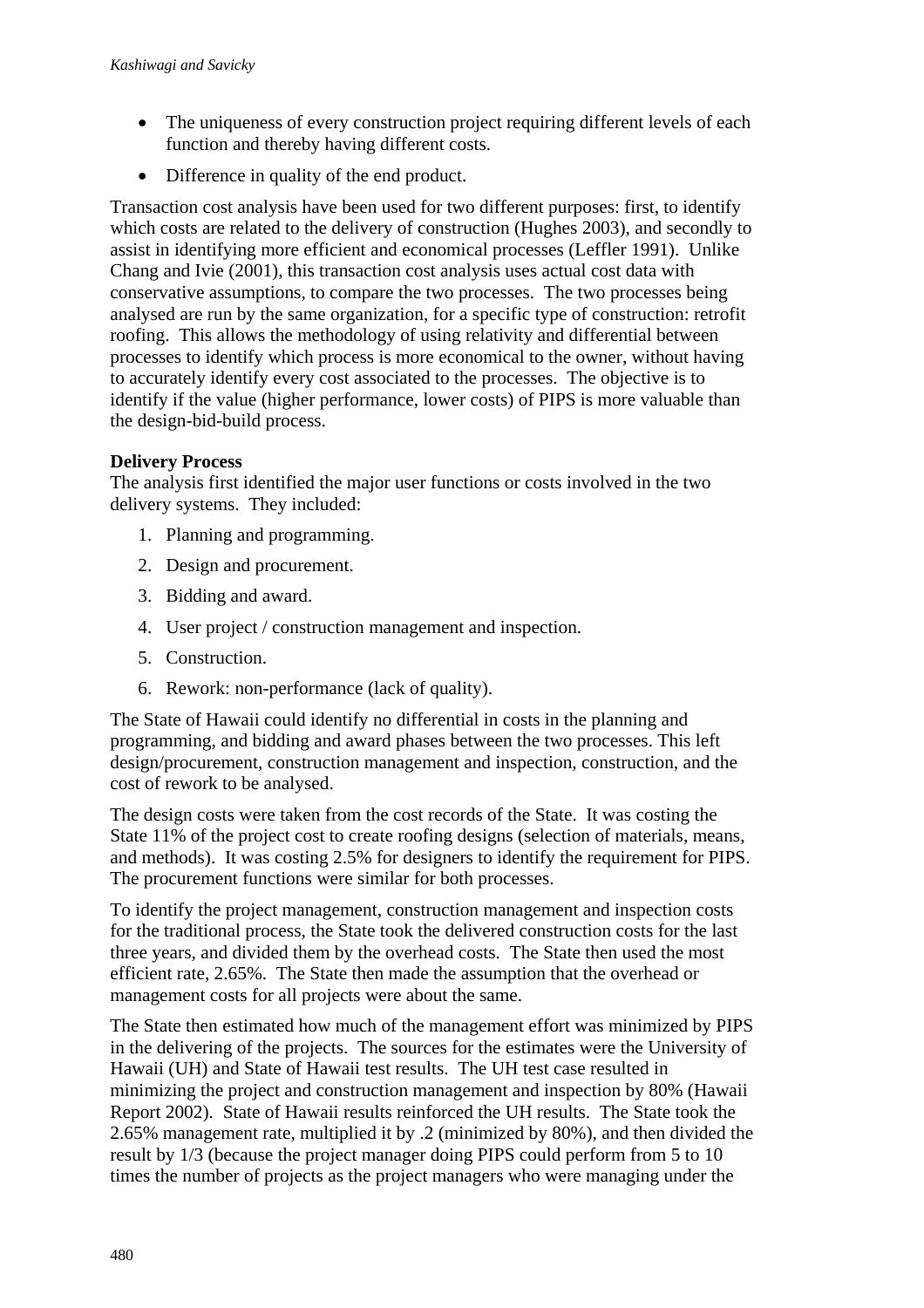design-bid-build process). The division by 3 was a conservative number (range of reduction by 2 to 5). The resulting management/inspection cost of PIPS was identified as .4%.

The State then identified the difference in construction costs of the low bid and the PIPS projects. The State identified 100 low bid projects, and 96 PIPS projects from 1998 to 2002 (see Table 1). All projects were being budgeted based on previous low bid awards. [al] The audit first identified that the low-bid roofs were 13% below the budget. However, upon closer analysis, when three of the roofs with large deviations were taken out of the sample, the average cost was reduced to 8.4% below the budget. When the over budgeted insulated roofs were deleted, the average cost of the remaining roofs was 2.3% below the budget.

The State had data from 96 of the PIPS projects. The audit identified that the average cost was 7% over the budget. However, upon closer analysis, 36 of the roofs were insulated roofs. Upon checking with the programmers, the roofs were not budgeted for the installation of insulation. After plotting the costs against the budgets, Figure 1 verifies that the insulated roofing project costs were consistently above the budgets by an increment of 18%. It was after this was identified, that the low-bid procured roof budgets were increased in 2002 (due to the protest of PIPS, no roofing projects were procured using PIPS in 2002). The average cost of PIPS delivered roofs without insulation was 5.6% below the budget.

| <b>Table 1:</b> State of Hawaii Construction Costs |             |           |
|----------------------------------------------------|-------------|-----------|
| <b>Construction Costs</b>                          | <b>PIPS</b> | L-B       |
| <b>Audit Report Costs</b>                          | 7.0%        | $-13.0\%$ |
| Projects with no insulated roofs                   | $-5.6\%$    | $-2.3\%$  |



Figure 1: Insulated roof budgets underestimated

The last cost is the cost of quality or more popularly known as the cost of nonperformance (Crosby 1980). Examples of construction non-performance within the last three years can be identified by three projects procured by the State of Hawaii. The first project, the waterproofing of the Kalanimoku Building, was designed and awarded to the lowest bidder. The project cost over \$575,000 and leaked from the day the construction was completed. The State had to hire another contractor to temporarily stop the leaking.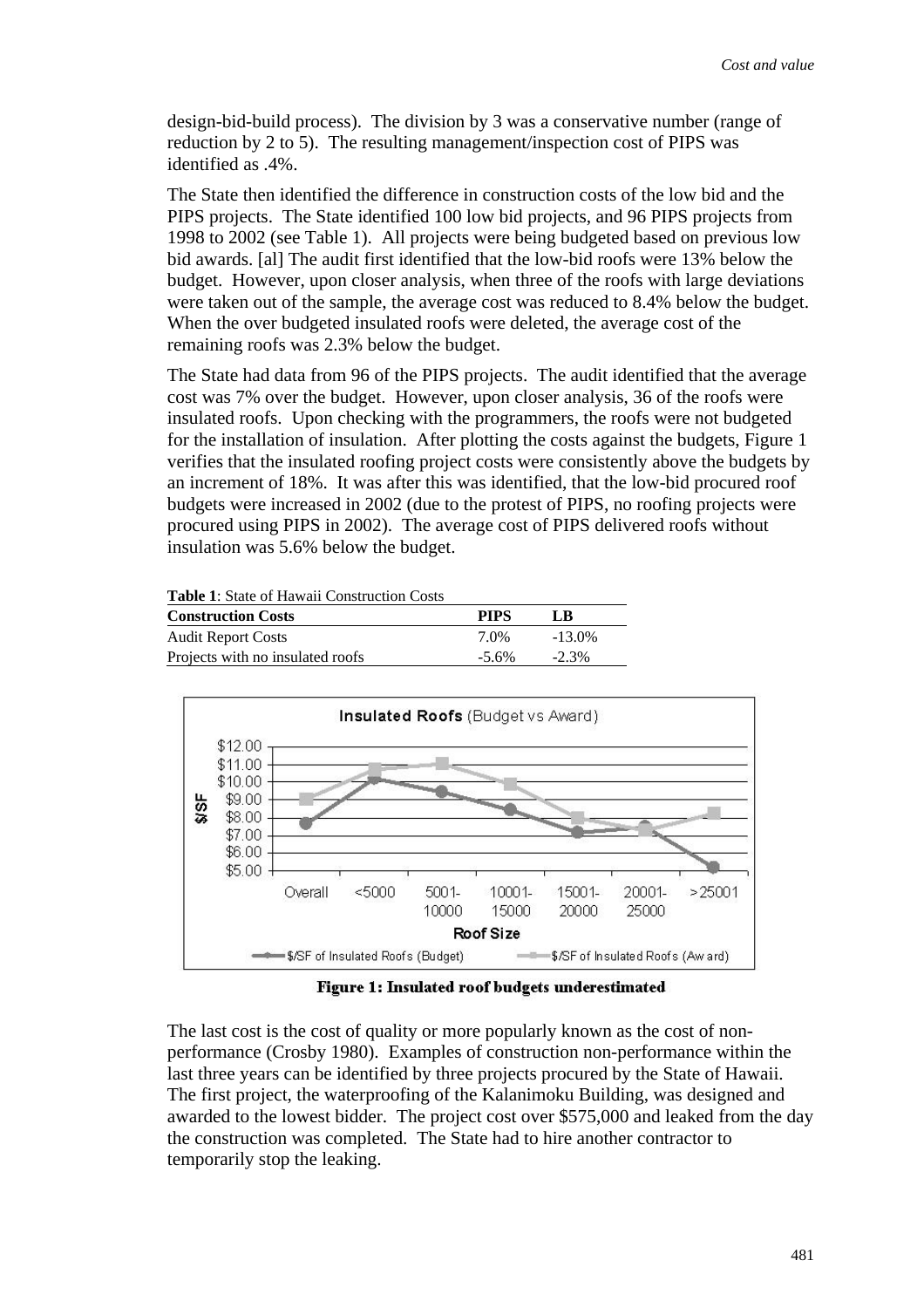The Hawaii State capitol project was a re-roofing project to fix the existing leaking roof. It was re-roofed five years ago, however the leaking persisted. The repair of the roof was bid at \$350,000.

Another roof was re-roofed in 2001 (the UH Activity Center roof). The roof had been installed five years earlier and leaked from its inception. The State was unable to get the general contractor or the roofing contractor to fix the problem because no engineer could identify the source of the leaks. The result was non-performance. The owner re-bids the project under the PIPS process for a cost of \$400,000. The project was completed on time, without any change orders, and stopped the leaking.

There are other low bid projects that have also resulted in non-performance. The low bid process is assessed a conservative .5% cost of non-performance. The PIPS test results showed no cost of non-performance. Table 2 shows a conservative approach to the transaction cost analysis. The PIPS process is 14% more economical than the low bid process. The transaction costs analysis is comparing first costs, and not life cycle costs. If the performance of the two processes is compared, the PIPS process is the more efficient process (see Table 3). PIPS has documented higher customer satisfaction, longer maintenance free performance, faster delivery, and no leaking roofs.

T**able 2:** Transaction Cost Analysis

| No. | <b>Item</b>              | <b>PIPS</b> | Low bid |
|-----|--------------------------|-------------|---------|
|     | Design Cost              | 2.5%        | 11.0%   |
|     | Project Management Cost  | $0.4\%$     | 1.9%    |
|     | <b>Construction Cost</b> | $-5.6\%$    | $-2.3%$ |
|     | Cost of Quality          | 0.0%        | 0.5%    |
|     | Total                    | $-2.7\%$    | 11.1%   |
|     | Savings due to PIPS      | 13.8%       |         |

**Table 3:** Performance Results of PIPS and Low Bid

| N <sub>0</sub> | <b>Criteria</b>                                                    | <b>Results</b> |
|----------------|--------------------------------------------------------------------|----------------|
|                | Percent of DOE users that would rather use PIPS over Low-Bid       | 100%           |
|                | Percent of users that would use the PIPS contractor again          | 100%           |
|                | Performance rating of PIPS (10 is maximum)                         | 8.1            |
| 4              | Performance rating of Low-Bid (10 is maximum)                      | 5.6            |
|                | Average PIPS post project contractor rating (10 is maximum)        | 9.6            |
| 6              | Percent increase in delivery schedule of PIPS compared to Low-Bid  | 35%            |
|                | Average PIPS ensured warranty                                      | $10-25$ years  |
| 8              | Average Low-Bid enforceable warranty                               | 2 years        |
| 9              | Percent of PIPS project completed on time                          | 98%            |
| 10             | Average PIPS production rate per day (\$/day)                      | \$4,500        |
| 11             | Average Low Bid production rate per day (\$/day)                   | \$2,500        |
| 12             | Number of PIPS projects (with leaking roofs) repaired by the owner |                |

## **CONCLUSIONS AND RECOMMENDATIONS**

The State of Hawaii case study of analysing the transaction costs of PIPS versus the traditional low-bid process led to the following preliminary conclusions:

1. Retrofit roofing can be procured more inexpensively by procuring the system solution with the best-documented performance instead of using an expert's design.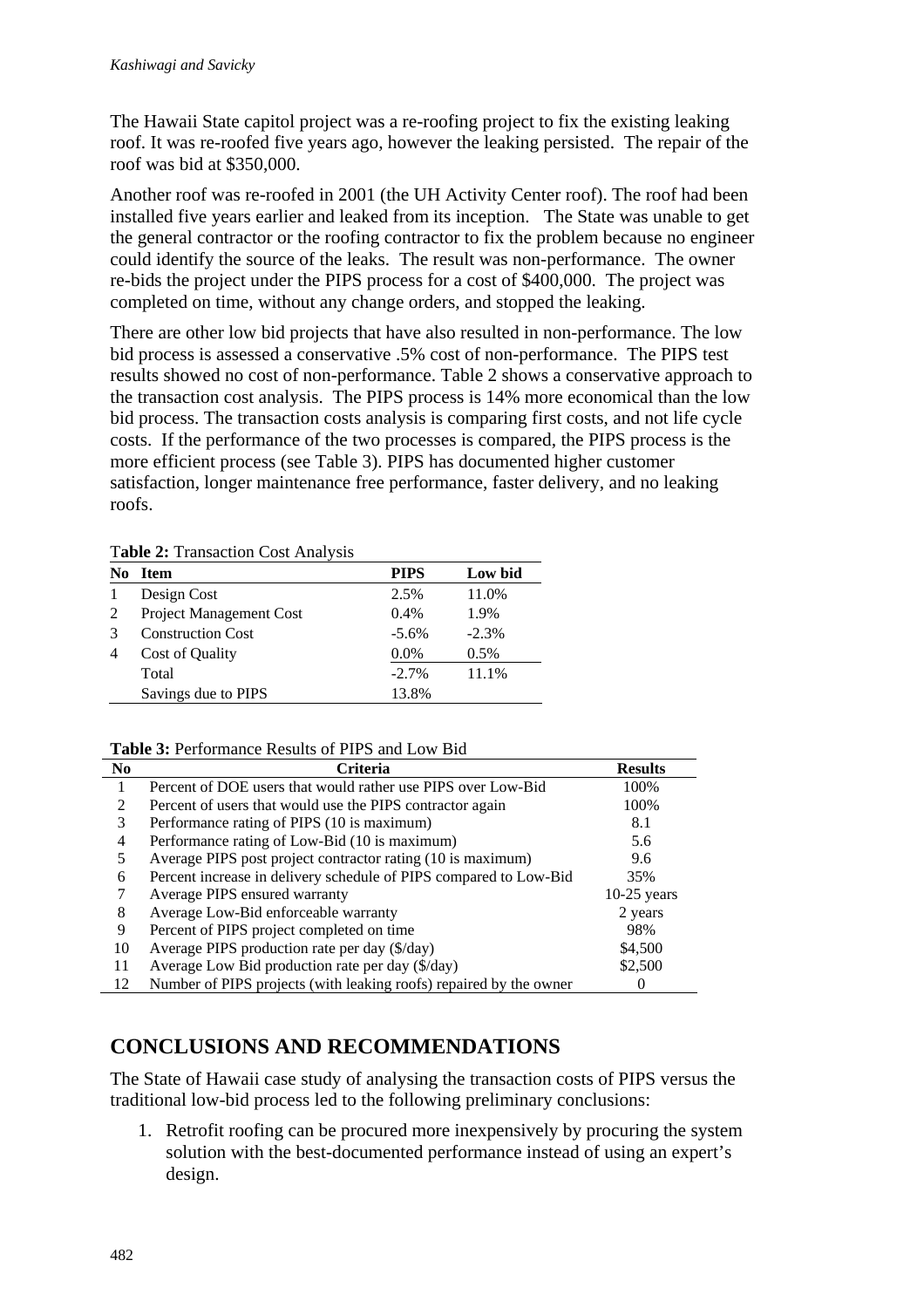- 2. This case study results shows that the first cost of the performance based procurement is less that the transaction first cost of the low bid procured roof.
- 3. The difference in the construction first cost has very little impact on the transaction cost or real costs of delivering roofing systems.
- 4. The value brought by performance-based procurement far exceeds the value of low bid awards.
- 5. This case study suggests that the value of high performance does not cost more. The results identify that performers can make a profit while bringing owners a better value.
- 6. This case study suggests that the practice of awarding retrofit roofing projects to the lowest bidder is more expensive and does not bring value to the user.

The conclusions of this case study where transaction costs were used to compare the performance based approach to the low bid approach shows that the traditional designbid-build process may be inefficient, offer relatively poor value, and cost building owners more. It is only because of the complexity of the construction process, and the lack of information that allows the current inefficient construction processes to continue. It confirms the concept that the delivery process, which does not use performance information to differentiate construction expertise, may be the reason for construction non-performance

#### **REFERENCES**

- Chang, C.Y. and Ive, G (2001) A comparison of two ways of applying a transaction cost approach: The case of construction procurment routes. *In: Bartlett Research Papers,*  **13**, 41.
- Crosby, P. B. (1980) *Quality is Free, The Art of Making Quality Certain.* New York: Penguin Group.
- Hughes, W. (2002) Developing a system for assessing the costs associated with different procurement routes in the construction industry. *In:* Uwakweh, B. and Minkarah, I. (Eds.), *CIB 2002 10th International Symposium,* 9-10 September 2002, Cincinnati, OH, Vol. 2, 826-840.
- Leffler, K.B., and Randal R. R. (1991) Transaction Costs and the Efficient Organization of Production: A Study of Timber-Harvesting Contracts. *Journal of Political Economy,* 99(5), 1060-1087. Url: http://faculty.washington.edu/ ~krumme/readings/transaction\_cost.html
- Marshall, R. (2002, June 28) Hearing Officer's Findings of Fact, Conclusion of Law, and Decision. *Office of Administrative Hearings Department of Commerce and Consumer Affairs State of Hawaii.*
- Post, N.M. (2001) Bumpier Road to Finish Line. *Engineering News Record (ENR),* 246(19), 56-63.
- Sade, M. and the Seven Steps Team (2002) Seven Steps to Performance-Based Services Acquisition. *Department of Commerce and Office of Federal Procurement Policy*. URL: http://oamweb.osec.doc.gov/pbsc
- State of Hawaii PIPS Advisory Committee (2002) Report for Senate Concurrent Resolution No. 39 Requesting a Review of the Performance Information Procurement System (PIPS).